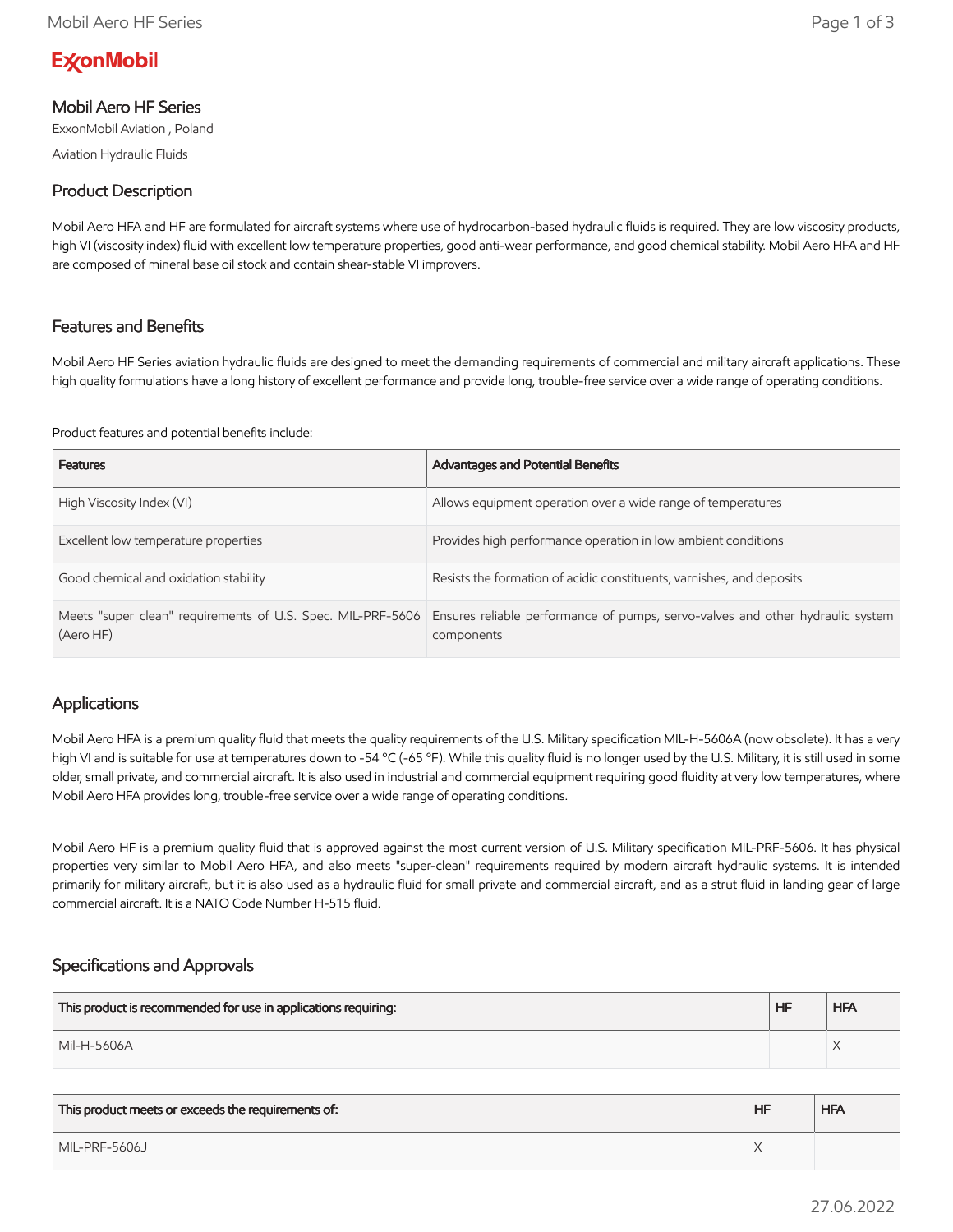| This product meets or exceeds the requirements of: | <b>HF</b> | <b>HFA</b> |
|----------------------------------------------------|-----------|------------|
| $\sqrt{}$ NATO H-515                               |           |            |

#### Properties and Specifications

| Property                                                                       | <b>HF</b>              | <b>HFA</b>              |
|--------------------------------------------------------------------------------|------------------------|-------------------------|
| API Gravity, °API, ASTM D287                                                   | 29                     | 30                      |
| Acid Number, mgKOH/g, ASTM D664                                                |                        | $0.03(0.2 \text{ max})$ |
| Barium, mg/kg, ASTM D5185                                                      | $<$ 1 (10 max)         |                         |
| Bulk Modulus, Isothermal secant at 40 C/4000 psi, psi, ASTM D6793              | 200,000 min            | 200,000 min             |
| Color, Visual                                                                  | Red                    | Red                     |
| Copper Strip Corrosion, 72 hrs at 135 C, ASTM D130                             | 1B (2E max)            | $1B(2E$ max)            |
| Corrosion and Oxidation Stability, 168 hours at 135 C, Rating, ASTM D4636      | <b>PASS</b>            | <b>PASS</b>             |
| Density @ 60 F, lb/gal, CALCULATED                                             | 7.26                   | 7.26                    |
| Evapor. Loss, 6H at 71C, mass %, ASTM D972                                     | 12 (20 max)            |                         |
| Flash Point, Cleveland Open Cup, °C, ASTM D92                                  | 107                    | 107 (93 min)            |
| Flash Point, Pensky-Martens Closed Cup, °C, ASTM D93                           | 96 (82 min)            | 92                      |
| Foam, Sequence I, Stability, ml, ASTM D892                                     |                        | $\mathbf 0$             |
| Foam, Sequence I, Tendency, ml, ASTM D892                                      |                        | 36 (65 max)             |
| Four-Ball Wear Test, Scar Diameter, mm, ASTM D4172                             | $0.6(1.0 \text{ max})$ |                         |
| Four-Ball Wear Test, Scar Diameter, 40 kg, 1200 rpm, 1 h, 75 C, mm, ASTM D4172 |                        | $0.6(1.0 \text{ max})$  |
| Kinematic Viscosity -40 F, cSt, ASTM D445                                      |                        | 450 (500 max)           |
| Kinematic Viscosity 130 F, cSt, ASTM D445                                      |                        | 10.4 (10.0 min)         |
| Kinematic Viscosity @ -40 C, mm2/s, ASTM D445                                  | 450 (600 max)          |                         |
| Kinematic Viscosity @ -54 C, mm2/s, ASTM D445                                  | 2000 (2500 max)        | 1900                    |
| Kinematic Viscosity @ 100 C, mm2/s, ASTM D445                                  | $5.2$ (4.9 min)        | 5.2                     |
| Kinematic Viscosity @ 40 C, mm2/s, ASTM D445                                   | 14.0 (13.2 min)        | 14.0                    |
| Low Temperature Stability, 72 hrs @ - 54 C, FTM 3459                           |                        | <b>PASS</b>             |
| Low Temperature Stability, 72 hrs @ - 54 C, FTM 791.3458                       | <b>PASS</b>            |                         |
| Particulate Contamination, mg/100ml, ASTM D4898                                | $0.2(0.3 \text{ max})$ |                         |
| Pour Point, °C, ASTM D97                                                       | $-62$ ( $-60$ max)     | $-64$ ( $-60$ max)      |